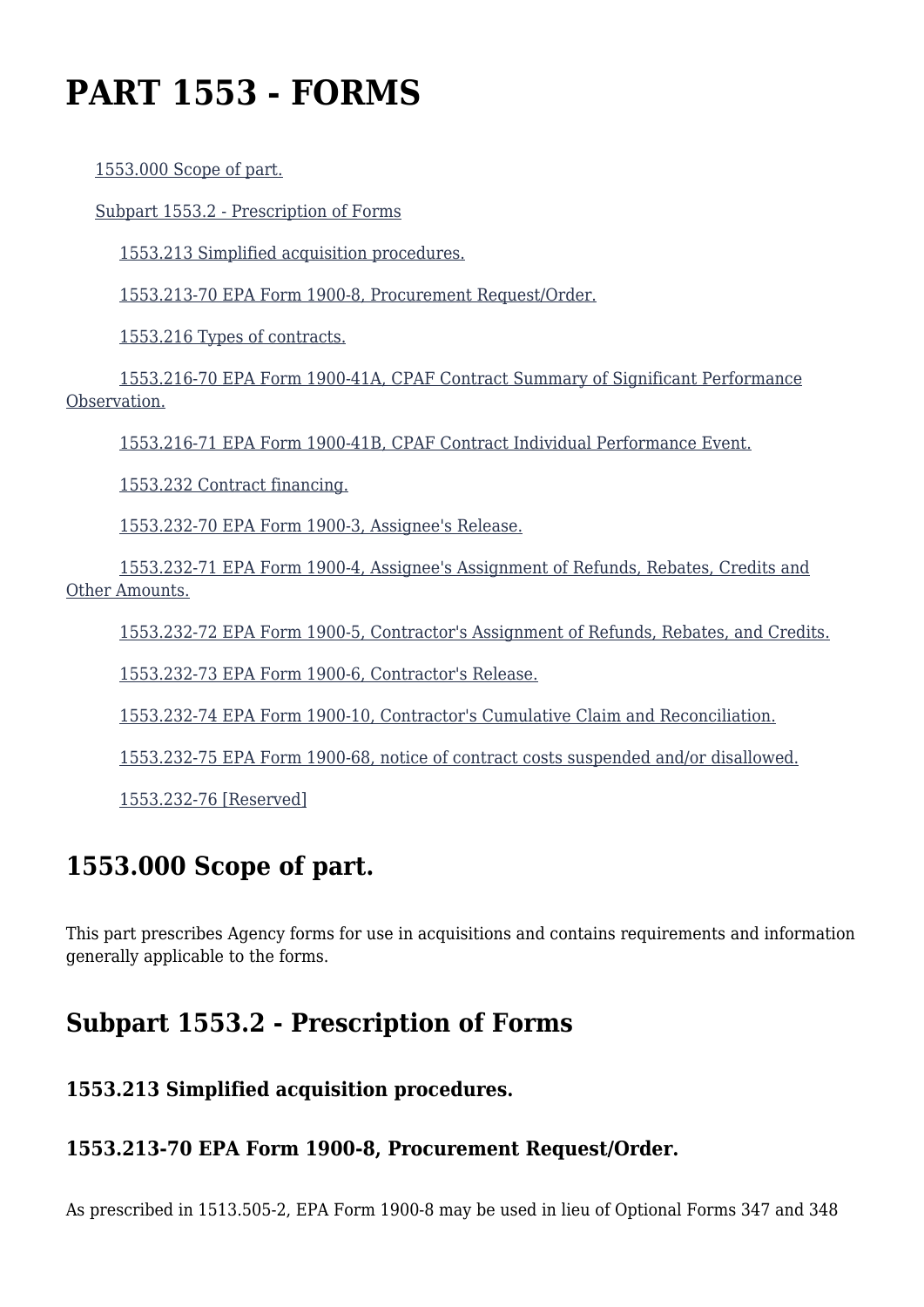for individual purchases.

#### **1553.216 Types of contracts.**

### **1553.216-70 EPA Form 1900-41A, CPAF Contract Summary of Significant Performance Observation.**

As prescribed in 1516.404-278, EPA Form 1900-41A shall be used to document significant performance observations under CPAF contracts.

### **1553.216-71 EPA Form 1900-41B, CPAF Contract Individual Performance Event.**

As prescribed in 1516.404-278, EPA Form 1900-41B shall be used to document individual performance events under CPAF contracts.

#### **1553.232 Contract financing.**

#### **1553.232-70 EPA Form 1900-3, Assignee's Release.**

As prescribed in  $1532.805-70(a)$  $1532.805-70(a)$ , the EPA Form 1900-3 is required to be submitted by the assignee for cost-reimbursement contracts prior to final payment under the contract.

#### **1553.232-71 EPA Form 1900-4, Assignee's Assignment of Refunds, Rebates, Credits and Other Amounts.**

As prescribed in [1532.805-70\(](https://origin-www.acquisition.gov/%5Brp:link:epaar-part-1532%5D#Section_1532_805_70_T48_601527412)b), the EPA Form 1900-4 must accompany the assignee's release prior to final payment under cost-reimbursement contracts.

#### **1553.232-72 EPA Form 1900-5, Contractor's Assignment of Refunds, Rebates, and Credits.**

As prescribed in [1532.805-70\(](https://origin-www.acquisition.gov/%5Brp:link:epaar-part-1532%5D#Section_1532_805_70_T48_601527412)c), the EPA Form 1900-5 must be prepared by the Contractor prior to final payment under cost-reimbursement contracts and must accompany the Contractor's release.

#### **1553.232-73 EPA Form 1900-6, Contractor's Release.**

As prescribed in [1532.805-70\(](https://origin-www.acquisition.gov/%5Brp:link:epaar-part-1532%5D#Section_1532_805_70_T48_601527412)d), the EPA Form 1900-6 must be submitted by the Contractor under cost-reimbursement contracts prior to final payment thereunder.